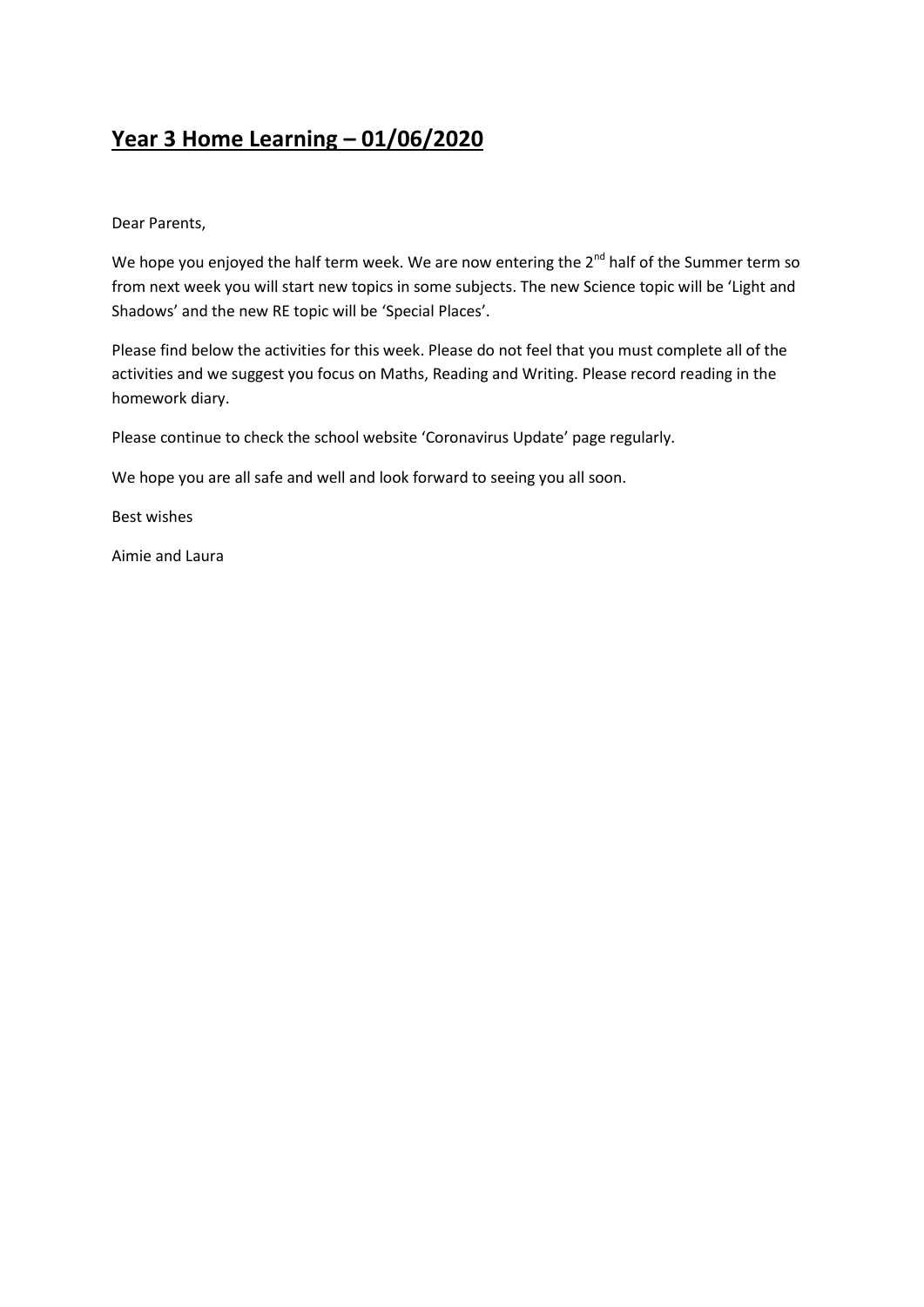| <b>Subject</b>        | <b>Topic</b>                | <b>Activities</b>                                                                    |
|-----------------------|-----------------------------|--------------------------------------------------------------------------------------|
| English               | <b>Report writing</b>       | Please see separate link for English activity booklet - Journey to the Jungle        |
|                       |                             | Reading - The Duel World of Anders Arnfield                                          |
|                       |                             | https://www.twinkl.co.uk/resource/t2-e-2304-the-dual-world-of-anders-                |
|                       |                             | arnfield-story-ebook                                                                 |
| <b>Maths</b>          | Solving addition            | Addition and subtraction problems below                                              |
|                       | and subtraction<br>problems | Arithmetic questions                                                                 |
|                       |                             |                                                                                      |
| Science               | Plants – seed               | https://www.bbc.co.uk/bitesize/clips/znvfb9q                                         |
|                       | dispersal                   | https://www.twinkl.co.uk/resource/t2-s-205-types-of-seed-dispersal-                  |
|                       |                             | powerpoint                                                                           |
|                       |                             | Complete activity below                                                              |
| <b>RE</b>             | Pentecost                   | Gifts of the Holy Spirit activity below                                              |
|                       |                             |                                                                                      |
|                       |                             |                                                                                      |
| French                | Days of the week            | https://www.bbc.co.uk/bitesize/clips/zwqnfg8                                         |
|                       |                             |                                                                                      |
| Computing             | PowerPoint                  | Create a PowerPoint to display what you have learnt about networks                   |
|                       |                             | https://www.bbc.co.uk/bitesize/articles/zht4kmn                                      |
| <b>Music</b><br>Tempo |                             | https://www.bbc.co.uk/bitesize/topics/zcbkcj6/articles/z3yfng8                       |
|                       |                             |                                                                                      |
| PE                    |                             | See coronavirus update page on school website for 'Challenge Tuesday'<br>activities. |
|                       |                             | Joe wicks                                                                            |
|                       |                             | <b>Imoves</b>                                                                        |
|                       |                             | <b>BBC Supermovers</b>                                                               |
| Geography             | Map quiz                    | https://www.bbc.co.uk/bitesize/topics/zvsfr82/articles/znm7vk7                       |
|                       |                             |                                                                                      |
| History               | Victorians                  | Research Reveley Lodge - A Victorian house in Bushey                                 |
|                       |                             | https://www.reveleylodge.org/house/history/                                          |
|                       |                             | You may wish to visit the gardens as part of your daily exercise                     |
| <b>PSHEE</b>          | Wellbeing                   | Wellbeing assembly                                                                   |
|                       |                             | https://www.thenational.academy/assembly                                             |
|                       |                             |                                                                                      |
|                       |                             | Positivity jar - Fill the jar with positive word or things you are looking           |
|                       |                             | forward to when things return to normal                                              |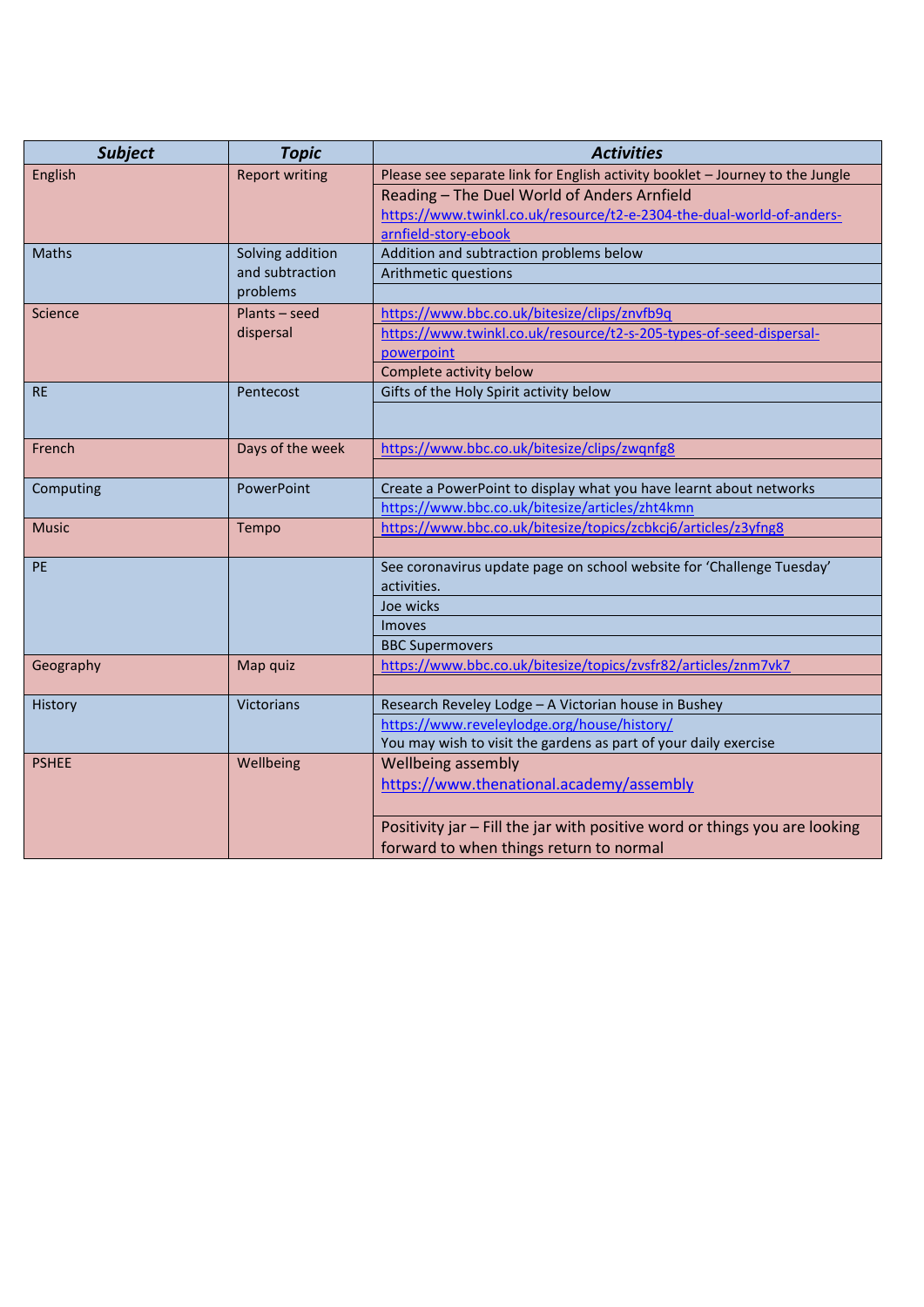| <b>Destination Questions</b>                                                                                                                                                    |                                                                                                                  |                                                                                                                                                                                 |  |  |
|---------------------------------------------------------------------------------------------------------------------------------------------------------------------------------|------------------------------------------------------------------------------------------------------------------|---------------------------------------------------------------------------------------------------------------------------------------------------------------------------------|--|--|
| Show 3 different ways to<br>complete this calculation.<br>$490 + 199$                                                                                                           | 2 @<br>Fill digits in the missing boxes<br>to make the calculation correct.<br>+36<br>26                         | $3^{\frac{1}{5}}$<br>There were 21 wheels in the shed<br>of tricycles and go-karts.<br>Prove that you have found all the<br>possible combinations of tricycles<br>and go-karts. |  |  |
| There were some flamingos<br>and zebras in a zoo enclosure.<br>There were a total of 18 legs in<br>the enclosure.<br>Work out how many of each<br>animal there could have been. | 5 德<br>£1<br>20 <sub>p</sub><br>and<br>£2<br>70 <sub>p</sub><br>and<br>÷                                         | $6$ <sup>(2)</sup><br>Add £2 and 80p to £1 and 70p.<br>Can you demonstrate how<br>regrouping can be used in two<br>different ways to add these<br>amounts?                      |  |  |
| £6<br>80 <sub>p</sub><br>and<br>and<br>35p<br>and                                                                                                                               | $8*$<br>Popcorn £1 and 80p<br>Packet of sweets £2 and 40p<br>Calculate the difference<br>between the two prices. | 9 12<br>Eric spends £5 on two packs of<br>football cards.<br>He receives £1 and 20p change.<br>How much did each pack cost?                                                     |  |  |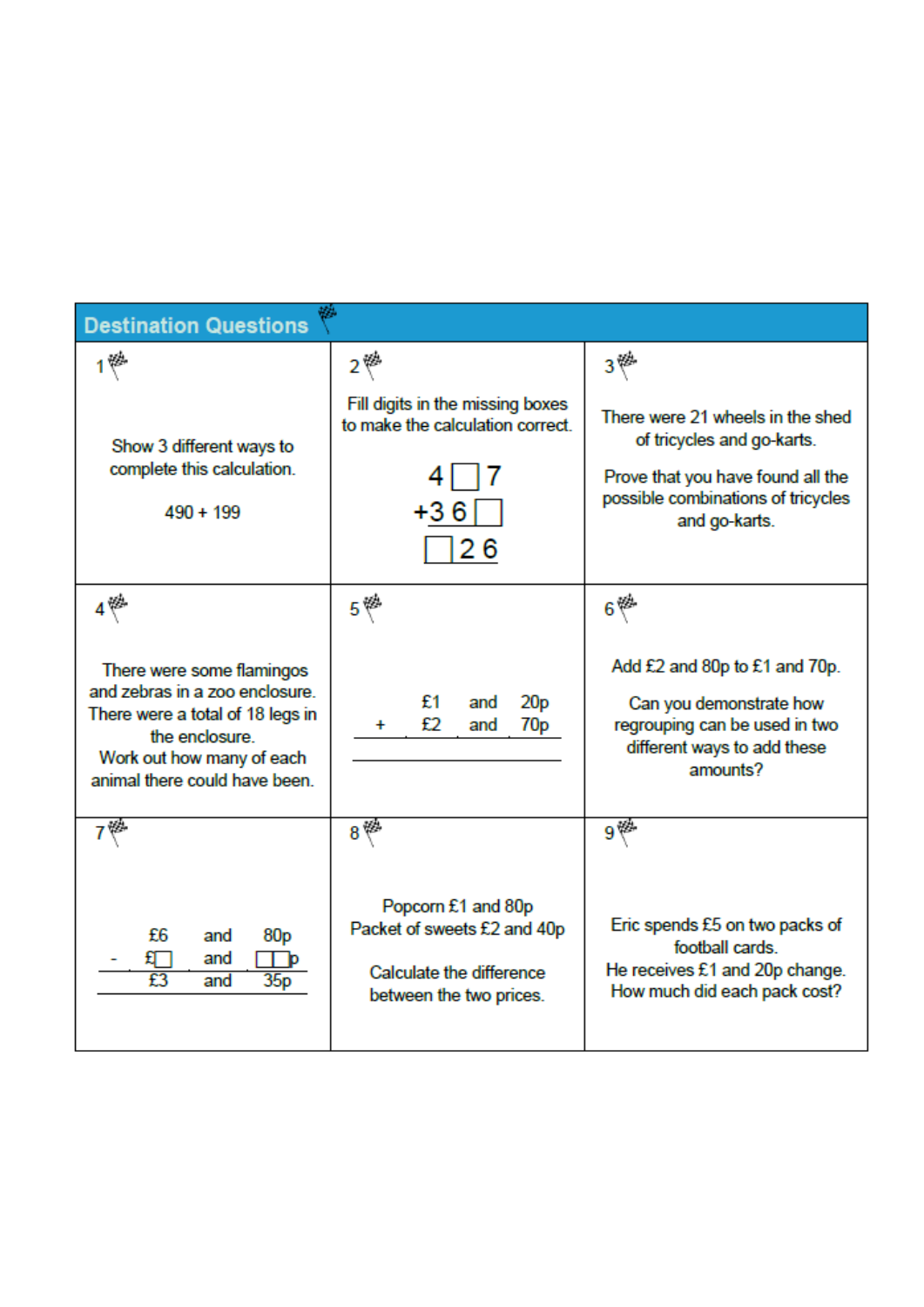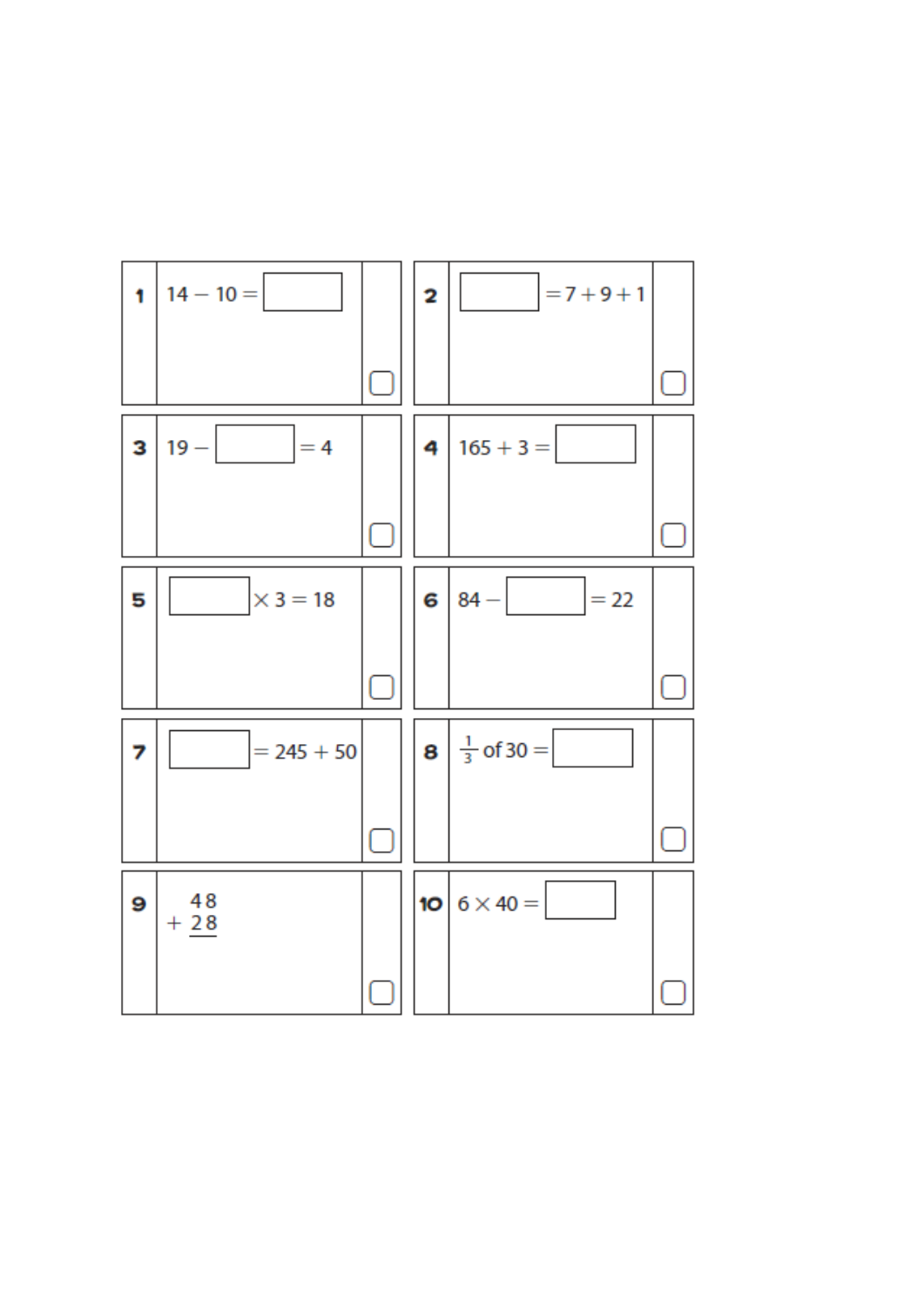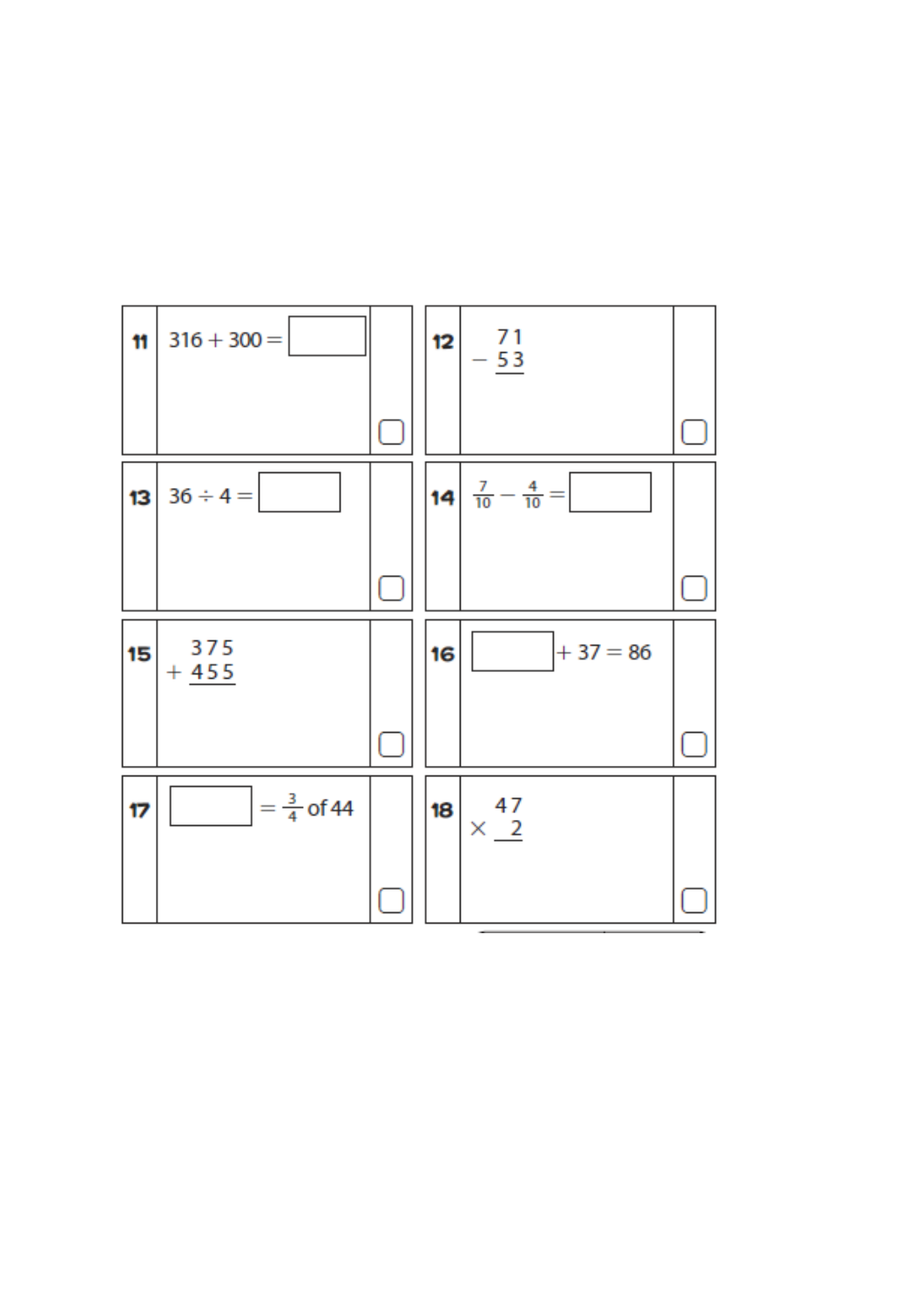# Investigating Seed Dispersal by Wind

Aim: To investigate how effective the drop and roll seed dispersal is.

#### Equipment:

- · Some fruit with seeds, e.g. sycamore fruit
- · Metre ruler
- Masking tape
- · Electric fan

#### Method:

Step 1: Decide on a fixed height to drop the fruit from (ensure you are standing on a flat and stable surface)

Step 2: Make a small cross on the floor below your dropping point, with the masking tape

Step 3: Drop your fruit above the cross, at your fixed height, one at a time

Step 4: Use your metre ruler to measure how far from the cross each fruit has travelled

Step 5: Carefully record all your results in a table

Step 6: Repeat the investigation, but this time place the electric fan about half way up the height of your dropping point (on a desk will work well), and pointing to where your fruit will fall. Make sure it is switched on and at the same speed each time

Step 7: Carefully record all your results in a table



### Questions:

- 1. Which conditions caused the seeds to be dispersed furthest?
- 2. How do you think some fruit and seeds are adapted for wind dispersal?
- 3. Why was it important to keep the fan switched on at the same speed?
- 4. Other than collecting repeated results, how could you check if your data is reliable?